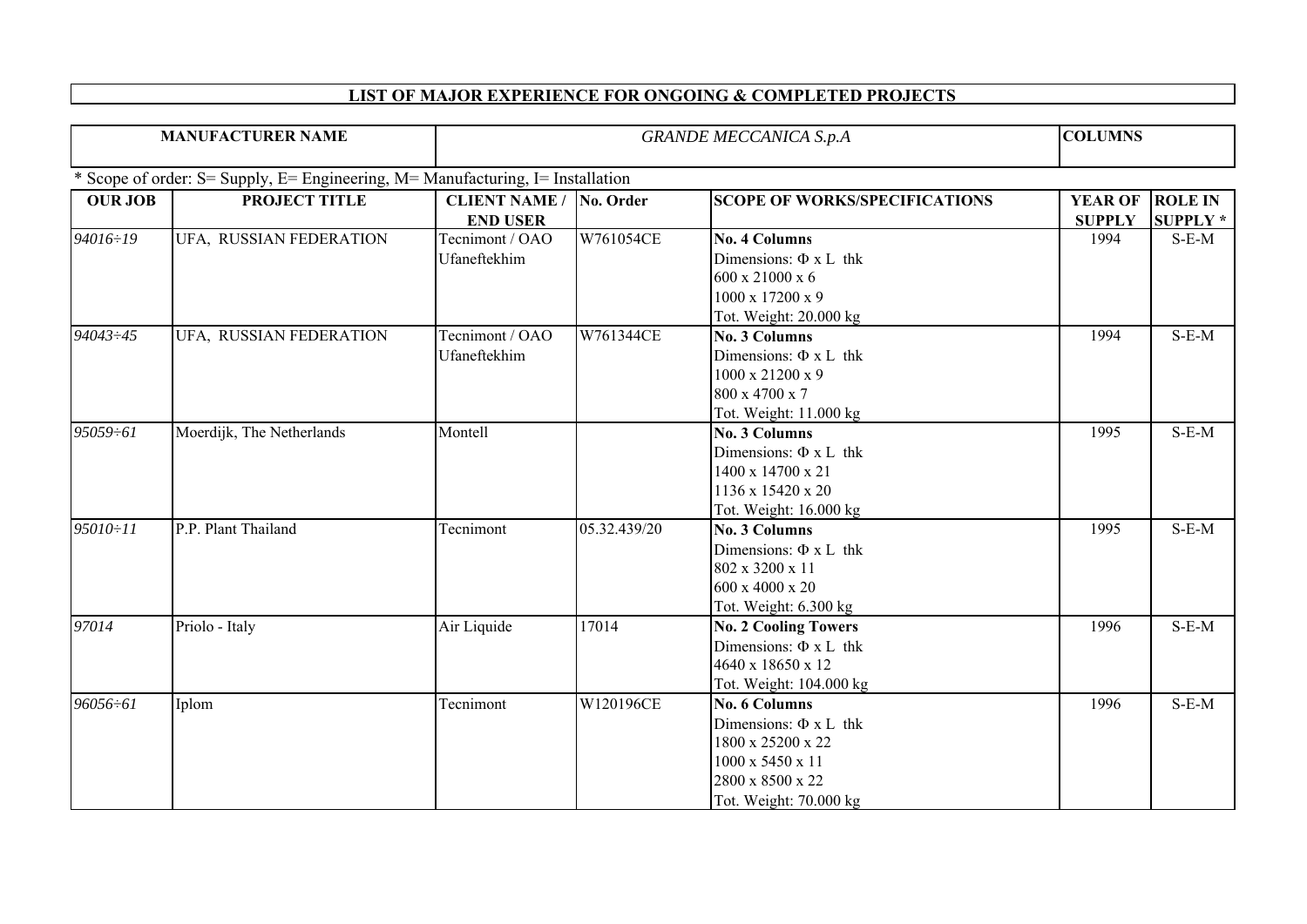| <b>MANUFACTURER NAME</b>                                                       |                                                                                                        | <b>GRANDE MECCANICA S.p.A</b>                     |                                              |                                                                                                                                                                                       | <b>COLUMNS</b>                  |                                   |  |  |  |
|--------------------------------------------------------------------------------|--------------------------------------------------------------------------------------------------------|---------------------------------------------------|----------------------------------------------|---------------------------------------------------------------------------------------------------------------------------------------------------------------------------------------|---------------------------------|-----------------------------------|--|--|--|
| * Scope of order: S= Supply, E= Engineering, M= Manufacturing, I= Installation |                                                                                                        |                                                   |                                              |                                                                                                                                                                                       |                                 |                                   |  |  |  |
| <b>OUR JOB</b>                                                                 | PROJECT TITLE                                                                                          | <b>CLIENT NAME / No. Order</b><br><b>END USER</b> |                                              | <b>SCOPE OF WORKS/SPECIFICATIONS</b>                                                                                                                                                  | <b>YEAR OF</b><br><b>SUPPLY</b> | <b>ROLE IN</b><br><b>SUPPLY</b> * |  |  |  |
| 98161÷67                                                                       | LLPDE Haldia - India                                                                                   | Tecnimont                                         | W310318CE                                    | <b>No. 6 Removal Towers</b><br>Dimensions: $\Phi$ x L thk<br>680 x 4300 x 8<br>1800 x 4330 x 33<br>1500 x 7525 x 28<br>Tot. Weight: 37.150 kg                                         | 1998                            | $S-E-M$                           |  |  |  |
| 96071/73/75/7<br>6/78/79                                                       | Triunfo - Brazil                                                                                       | Tecnimont                                         | B740236CE/B7402 No. 7 Columns<br><b>36CE</b> | Dimensions: $\Phi$ x L thk<br>1250 x 14000 x 15<br>$1200 \times 6600 \times 6$<br>700 x 18000 x 9<br>$1400 \times 9500 \times 8$<br>Tot. Weight: 36.100 kg                            | 1996                            | $S-E-M$                           |  |  |  |
| 98200                                                                          | Berre - France                                                                                         | Tecnimont                                         | W221538DIL                                   | Pipespools<br>ND 6" / 20 / 24" / 28" Thk $12 \div 24$ mm                                                                                                                              | 1998                            | $S-M-E$                           |  |  |  |
| 08150                                                                          | <b>OIL REFINING AND</b><br>PETROCHEMICALS PLANT -<br>TATARSTAN REPUBLIC - RUSSIAN<br><b>FEDERATION</b> | Tecnimont / OJSC<br>Taneco                        | 7500005296                                   | No.1 C.S. Column<br>Dimensions: $\Phi$ x L thk<br>2400/3200 x 33500 x 23/25/30<br>Tot. Weight: 103.000 kg                                                                             | 2009                            | $S-E-M$                           |  |  |  |
| 09170                                                                          | 10.000 BSPD UOP PENEX-DIH UNIT - STP / Midland<br><b>BAGHDAD IRAQ</b>                                  | Refinery Co. Daura<br>Refinery                    | 605                                          | No. 3 C.S. & Cladded B127 Columns<br>Dimensions: $\Phi$ x L thk<br>1500/3000 x 23900 x 15/26/29<br>900/2600 x 17050 x 9/20/21<br>3700 x 55400 x 13/14/16/20<br>Tot. Weight: 172.000kg | 2009                            | $S-E-M$                           |  |  |  |

## **LIST OF MAJOR EXPERIENCE FOR ONGOING & COMPLETED PROJECTS**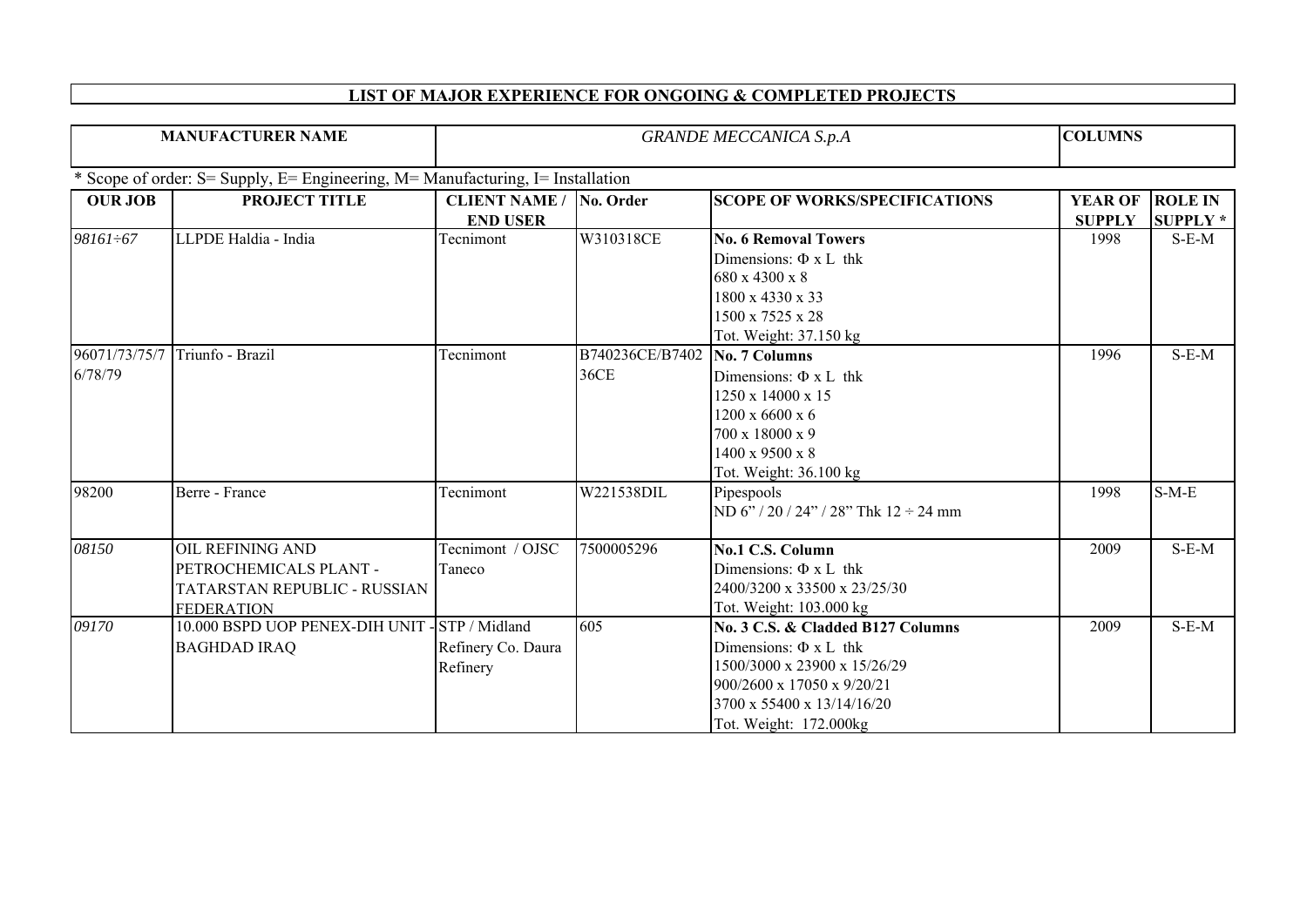|  | <b>LIST OF MAJOR EXPERIENCE FOR ONGOING &amp; COMPLETED PROJECTS</b> |  |
|--|----------------------------------------------------------------------|--|
|  |                                                                      |  |

| <b>MANUFACTURER NAME</b>                                                       |                                                                                                                  | <b>GRANDE MECCANICA S.p.A</b>                       |               |                                                                                                                                                                         | <b>COLUMNS</b>                  |                                   |  |  |
|--------------------------------------------------------------------------------|------------------------------------------------------------------------------------------------------------------|-----------------------------------------------------|---------------|-------------------------------------------------------------------------------------------------------------------------------------------------------------------------|---------------------------------|-----------------------------------|--|--|
| * Scope of order: S= Supply, E= Engineering, M= Manufacturing, I= Installation |                                                                                                                  |                                                     |               |                                                                                                                                                                         |                                 |                                   |  |  |
| <b>OUR JOB</b>                                                                 | PROJECT TITLE                                                                                                    | <b>CLIENT NAME / No. Order</b><br><b>END USER</b>   |               | <b>SCOPE OF WORKS/SPECIFICATIONS</b>                                                                                                                                    | <b>YEAR OF</b><br><b>SUPPLY</b> | <b>ROLE IN</b><br><b>SUPPLY</b> * |  |  |
| 10090                                                                          | NYNASHAMN REFINERY SR3 &<br>TG1 - NYNASHAMN REFINERY -<br><b>SWEDEN</b>                                          | Tecnimont KT / AB<br>Nynas Petroleum                | 30647 / A0002 | <b>No. 4 S.S. &amp; C.S. Columns</b><br>Dimensions: $\Phi$ x L thk<br>406,4 x 9141 x 12,7<br>$1450 \times 13000 \times 7$<br>1000 x 20500 x 12<br>Tot. Weight: 34.000kg | 2011                            | $S-E-M$                           |  |  |
| 10160                                                                          | 1000 OSILUB UNITE DE<br>REGENERATION D'HUILES<br><b>USAGEES</b><br>GONFREVILLE L'ORCHER PLANT -<br><b>FRANCE</b> | <b>STP/OSILUB</b>                                   | 005           | <b>No.4 C.S. Columns</b><br>Dimensions: $\Phi$ x L thk<br>2300 x 12418 x 12<br>$1500 \times 5400 \times 9/7$<br>800/1900 x 11364 x 8/10<br>Tot. Weight: 40.000kg        | $15$ -giu- $11$                 | $S-E-M$                           |  |  |
| 11040                                                                          | <b>10,000 UOP PENEX</b><br>ISOMERIZATION UNIT - BAGHDAD Refinery Co. Daura<br><b>IRAQ</b>                        | STP / Midland<br>Refinery                           | 651           | <b>No.1 Column</b><br>Dimensions: $\Phi$ x L thk<br>3300 x 42100 x 15<br>Tot. Weight: 74.000kg                                                                          | $15$ -nov- $11$                 | $S-E-M$                           |  |  |
| 12090                                                                          | SABIC HDPE PILOT PLANT - AL<br><b>JUBAIL - KSA</b>                                                               | Tecnimont KT/<br><b>SABIC</b>                       | 7500036455    | <b>No.1 S.S. Hexane Distillation Column</b><br>Dimensions: $\Phi$ x L thk<br>8"/12" x 17537 x 9/10<br>Tot. Weight: 2.200kg                                              | 2013                            | $S-E-M$                           |  |  |
| 13040                                                                          | <b>BUTADIENE ISOMERIZATION</b><br>DEBOTTLENETCK Proj.<br>ROTTERDAM - BOTLECK - NL                                | LyondellBasell /<br>Lyondell Chemie<br>Nederland by | 4401889959    | <b>No.2 C.S. Columns</b><br>Dimensions: $\Phi$ x L thk<br>1600/2500 x 33150 x 20/28/29<br>4100 x 56100 x 24<br>Tot. Weight: 277.000kg                                   | 2014                            | $S-E-M$                           |  |  |